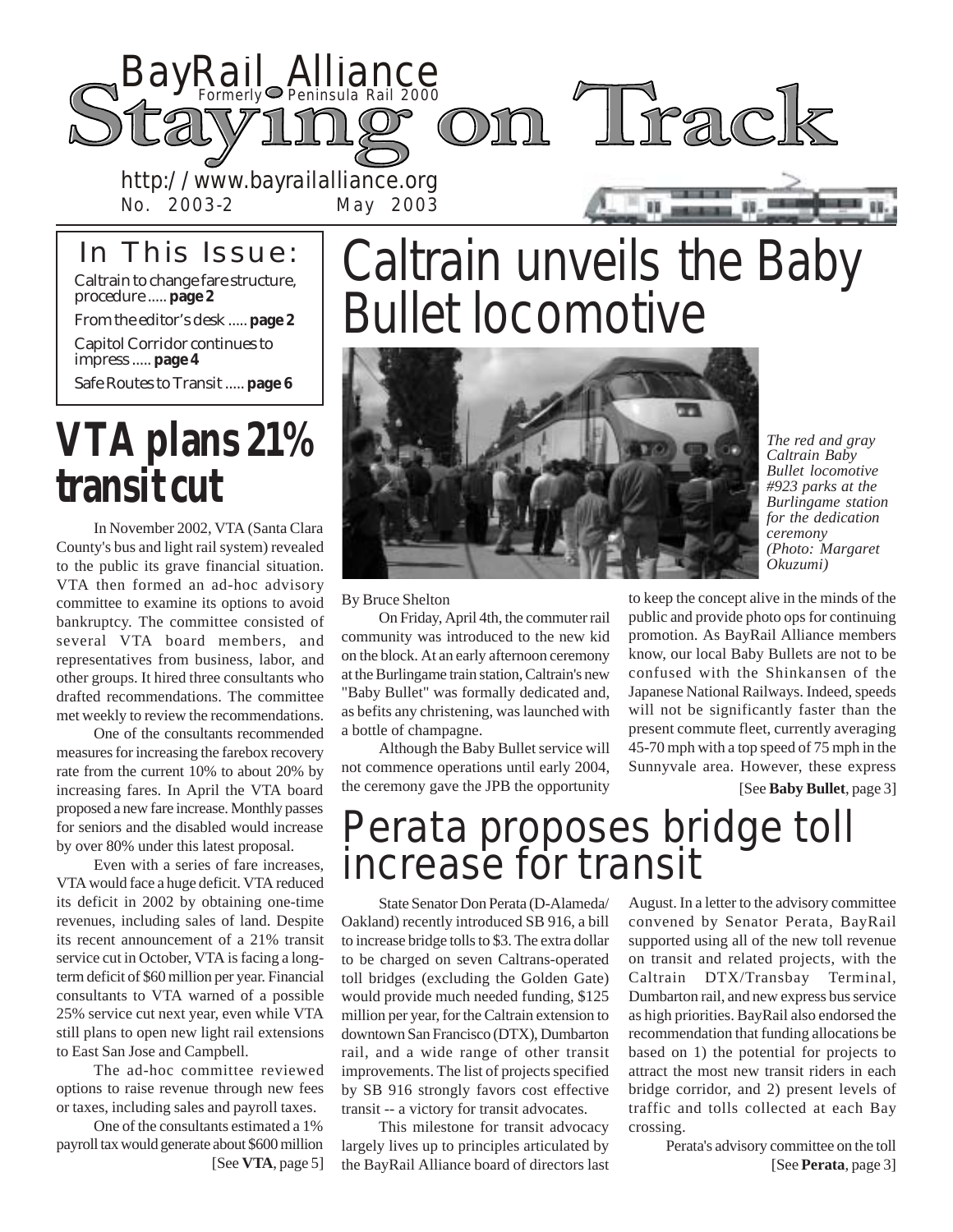### **Staying on Track** Page 2 May 2003 **Caltrain To Change Fare Structure, Procedures**

At the Caltrain Joint Powers Board meeting on April 3, the board unanimously approved a new fare policy for Caltrain, effective in September. The new policy will implement the Proof-of-Payment (POP) system as well as adjust fares for all passengers. POP, which uses random inspections and fines assessed to fare evaders, already is standard procedure on light rail systems. Because it requires much less labor, BayRail Alliance has supported this change for many years.

Caltrain staff, citing fare inequities, crafted the new policy. In addition to implementing POP, the policy reduces the number of fare zones from nine to six. "The reduction of zones seems to us as a step backwards in making the fare scheme more equitable for passengers," said John Tseng, president of BayRail.

Besides having fewer zones, the new scheme will increase the base fare and the increment for crossing a zone boundary. For some passengers, the fares will go down by as much as 30%, while the fares for some others will go up by about 30%. For riders between Gilroy and Tamien, fares will go up. These changes are intended to maintain the same average fare under the new zone structure.

BayRail Alliance devoted its March membership meeting to this issue. Many in attendance expressed concerns over the changes in the zone structure. Most attendees favored a distance-based, stationto-station fare structure. This scheme bases the underlying fare calculation on exact distance between any two stations. Under Caltrain's new fare zones, as well as under the existing arrangement, passengers riding short distances across zone boundaries are charged significantly more than passengers riding long distances within a zone. The new zone arrangement exaggerates this penalty. The fare structure preferred by the meeting attendees is somewhat similar to

BART, which uses a station-to-station scheme but calculates its fares based on a complex formula with many discounts and surcharges.

"We met with the Caltrain staff, who cited difficulties in administering the stationto-station fares. We responded with concrete proposals from our members on how to reprogram ticket vending machines (TVMs) to make station-to-station tickets easy to buy, as well as how to implement the distance-based fare scheme immediately for station agents," said Tseng.

As a part of the action to adopt the new fare policy in April, the Caltrain JPB also approved the goal of implementing a stationto-station fare scheme in the future. BayRail plans to work cooperatively with Caltrain staff to resolve the issues in the implementation of the latter. This will require continued monitoring and perseverance to ensure that Caltrain follows through on adopting a more equitable and user-friendly system.

# *From the Editor's Desk*

SFO AirTrain By Andy Chow

The AirTrain at SFO Airport is the newest rail system in the Bay Area. Its automated trains serve the airport terminals, rental car center, and the BART station which will open on June 22.

AirTrain, which charges no fare, was intended to replace the shuttle buses between the terminals and the satellite locations, and to encourage airport workers and travelers to take public transit to SFO. However, the system has certain deficiencies.

First, the AirTrain stations at domestic terminals are located across the roadway from the front of the terminals. To access stations from the terminal buildings, passengers may have to change levels three times: first from the main terminal to the pedestrian walkway (overhead or underground), then after crossing the roadway to the parking garage, another level change from the walkway to the concourse of the AirTrain station, and finally from the concourse to the platform. For travelers carrying luggage, this could mean three elevator rides, adding significant time penalty.

The second shortcoming is the lack of connection with Caltrain. Just west of the terminals, the AirTrain line passes as close as 1/4 mile to the Caltrain line across the freeway. Passengers transferring between AirTrain and Caltrain must take a one-station ride on BART to make the connection at Millbrae, which requires the purchase of a \$1.50 BART ticket. No special fare arrangement is currently planned for making this connection. (BayRail Alliance, under its former name Peninsula Rail 2000, campaigned unsuccessfully with other groups during the 1990s for a direct connection between AirTrain and Caltrain.)

While the idea that passengers can get to SFO via rail has obvious appeal, it will require multiple level changes and additional waiting for connections and to buy tickets. The current SFO-Caltrain shuttle bus is free, serves all terminals, and does not require as many level changes to reach one's destination.

A successful rail system requires good design. Time will tell how much of a difference AirTrain makes in peoples' travel choices between SFO and local destinations.

San Mateo County transportation sales tax

San Mateo County plans to place on next year's ballot a renewal of its 20-year halfcent sales tax for transportation projects. Recently a new committee was formed to plan and advocate for the renewal measure. The committee consisted of members of various segments of the community, as well as Jerry Hill and Mike Nevin of the San Mateo County Board of Supervisors. The committee hired a consultant and plans to conduct a poll of San Mateo County voters on what transportation projects they would vote for.

The upcoming measure also once again raises the Caltrain vs. BART question. Although BART could win the popularity contest, it fails miserably in the fiscal reality contest. Due to the BART extension from Fremont to San Jose, we are already seeing a huge financial crisis in Santa Clara County at VTA. Given the smaller tax base in San Mateo County, BART could be extended at best a few miles even if half or all of the new tax measure were devoted to it. Caltrain, on the other hand, has less costly upgrade projects now underway to run faster than BART. Caltrain also has new funding [See **Editor**, page 7]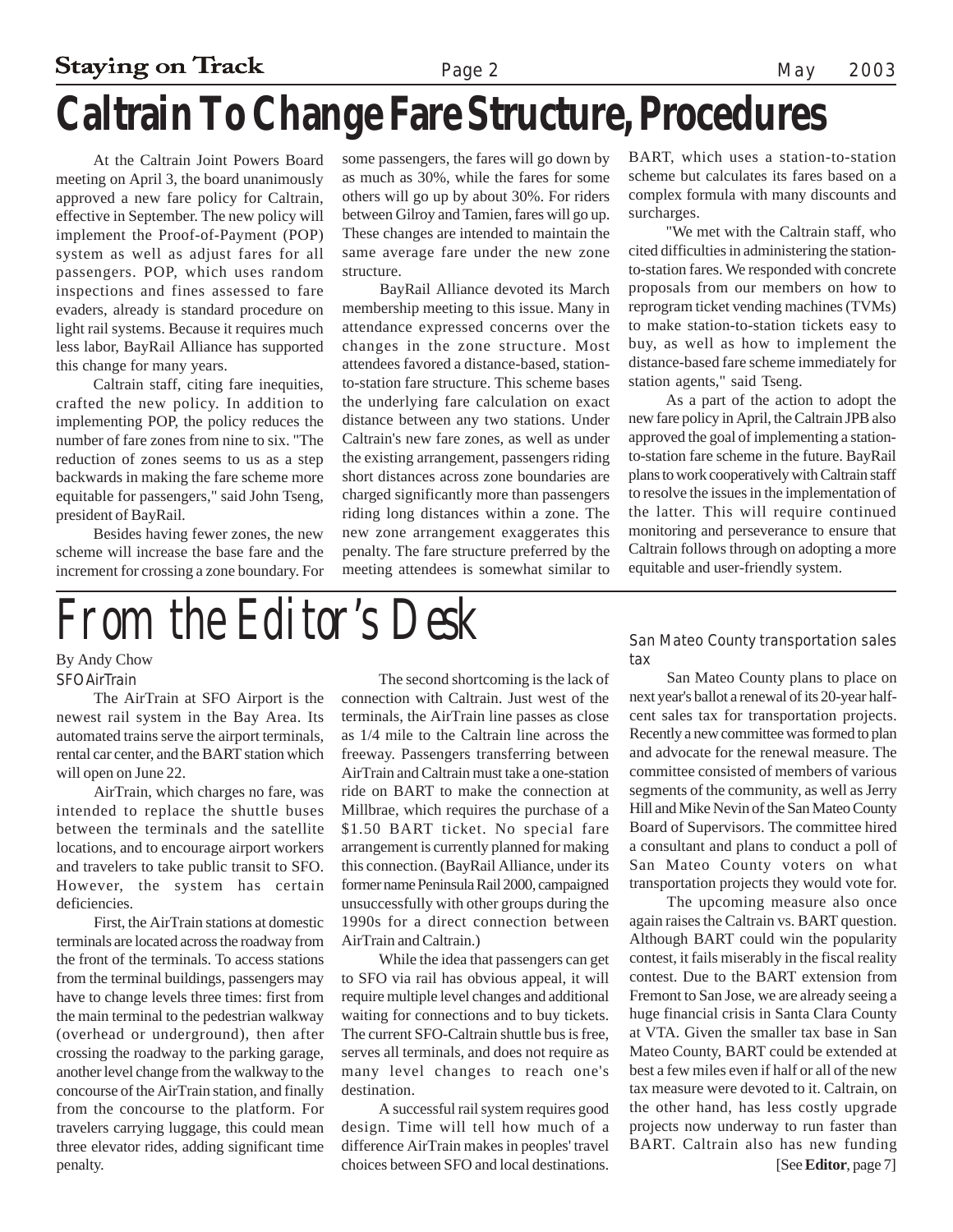### Caltrain formally dedicates its newest locomotive

### [**Baby Bullet**, from page 1]

trains are expected to shorten the travel time between San Jose and San Francisco to under an hour, competitive with car travel.

The expedited service of Caltrain's "bullets" will be the result of three long passing sidings (located at Bayshore, just south of Redwood City and at Lawrence) and the implementation of Centralized Traffic Control. CTC, as it is known, is a state of the art, system wide, computerized program that permits all switches and signals to be centrally controlled remotely from the Amtrak/Caltrain dispatcher's office, known as San Jose Control. Presently, CTC exists only between the San Francisco terminal and the Bayshore station, and between Santa Clara and Tamien (and southward to Gilroy and beyond). The passing sidings, CTC and upgraded signal systems will permit speeds of up to 79 mph and, most importantly, the ability to route express trains around the slower locals.

The Baby Bullet equipment consists of 17 Bombardier cars and six new MP36PH-3C locomotives. The Bombardier cars, which were purchased from Seattle's commuter railroad (the Sounder), are on the property in Caltrain's red and gray livery and are currently in revenue service as three separate 5 car train sets. The first of the new MP36PH-

3C locomotives (#923 and, unlike Caltrain's other 22 locomotives, with no apparent plans to name it) was accepted on the property in March and is now in revenue service. The remaining five locomotives will be arriving individually over the next six months. The

new engines are 70 feet long and are rated at 3600 HP. (Caltrain's current fleet of F40PH-2 locomotives are 56 feet and 3000 HP.) The added power, electrical generating capacity and electronics will make this a welcome addition to Caltrain's inventory. Metra, Chicago's commuter rail system, is the only other railroad presently utilizing this new engine.

Present at the April 4th dedication were State Senator Jackie Speier (who authored the enabling legislation for the Baby Bullets), JPB Chairman John McLemore, JPB Executive Director Mike Scanlon, Amtrak General Manager George Erickson, County Supervisor Mike Nevin, County Manager John Maltbie, Burlingame Mayor Mike Coffey, numerous other elected officials, members of the JPB and MTC staff. Following speeches, all

in attendance were invited to ride the train. The significance of this occasion was the message it sends: Caltrain has its eyes on the future. All aboard!

*Caltrain Baby Bullet locomotive and cars (Photo: Margaret Okuzumi)*



*State Senator Jackie Speier speaks to the press (Photo: Margaret Okuzumi)*

## **Bridge toll plan to fund transit**

#### [**Perata**, from page 1]

increase proposal included the Transportation and Land Use Coalition (TALC), of which BayRail is a member organization. TALC took the lead in advocating and prioritizing transit projects.

A partial list of the projects to receive funding:

• Caltrain DTX/Transbay Terminal: \$150 million

• Dumbarton rail infrastructure: \$135 million (47% to 75% of the total project cost)

• Express bus infrastructure and service improvements: \$517 million

- Seismic strengthening of BART's
- Transbay Tube: \$143 million
- Ferry Service Enhancements: \$107 million
- Safe Routes to Transit (See related article
- "Safe Routes: sensible solutions to

increase transit use"): \$20 million • Transit operating costs: \$48 million

- annually, or 38% of the new toll revenue • Sonoma Marin Commuter Rail Transit (SMART) extension from San Rafael to
- ferry connection at Larkspur: \$35 million
- "Regional Rail Master Plan": \$3 million • Study of High Speed Rail Altamont Pass alternative and a new rail bridge parallel to the Dumbarton rail bridge: \$2 million
- Widening and new ramps for the 80/680/ 12 interchanges in Solano County: \$100 million

Although the list includes \$45 million for BART's Warm Springs extension (less than 10% of its total cost), major BART extensions are noticeably absent. \$96 million and \$65 million, respectively, would go to express bus or possibly rail in the DublinLivermore I-580 corridor, and the proposed eBART diesel light rail connector in East Contra Costa County. Also absent: the Caldecott Tunnel "fourth bore" widening.

Transit advocates applaud the dedication of 38% of funds to transit operations costs, a need often neglected from transportation funding plans.

Once passed by the legislature, the package would require approval in March 2004 by voters in seven Bay Area counties (including Santa Clara, but not including Napa and Sonoma). Polling results predict that voters will pass the tax, and it enjoys support of leading politicians, MTC, and environmental and business organizations. However, it will be "competing" with other transportation funding measures on the ballot during the same year. These include the statewide High Speed Rail bond and transportation sales tax measures in some counties.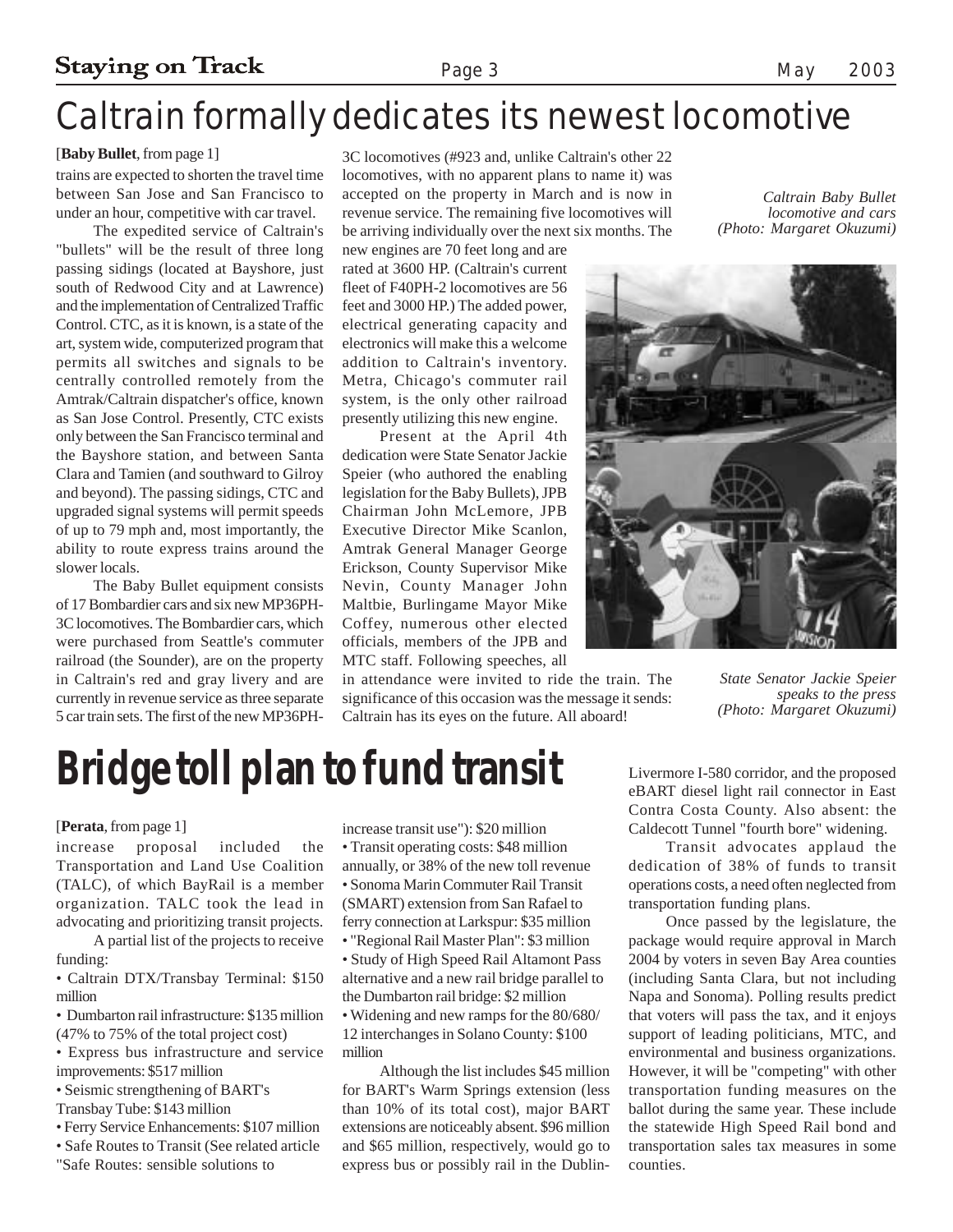## Capitol Corridor continues to impress

#### By Margaret Okuzumi

Under the capable leadership of Eugene Skoropowski, the Capitol Corridor continues to accomplish amazing things despite the recession. It achieved an all-time ridership high of 285,420 passengers during the first three months in 2003. Here's a report on other recent accomplishments and improvements in the works. Same Budget. More Trains!

The Capitol Corridor has 24 weekday trains and 18 weekend trains that run between

Sacramento and Oakland. Of those, 8 trains continue south to San Jose on weekdays and two trains extend east from Sacramento to Auburn. In addition, dedicated buses link San Jose and Auburn with other Capitol Corridor trains in Oakland and Sacramento.

The addition of

two new trains on April 28 between Oakland and Sacramento is a striking example of the Capitol Corridor's determination to provide more service despite the state's severe financial crisis. The management team at the Capitol Corridor Joint Powers Authority (CCJPA) found ways to add service without any additional state subsidy by working cooperatively with Amtrak on improving efficiency and cutting costs in other areas. In fact, the current 24-train service plan was implemented on what was originally a 16 train budget. Reporting to the Secretary of Business, Transportation and Housing, CCJPA staff run the trains like a business, and in a thoughtful manner. For example, check out their "business plan update" at www.amtrakcapitols.com/ccjpa/

The highest ridership on the Capitols is between Richmond and Emeryville. The top origin/destination pairs are 1) Sacramento/Emeryville, 2) Davis/Emeryville, 3) Martinez/Sacramento, and 4) Richmond/ Sacramento. In 2001 improvements were completed at the Richmond station, currently the only direct connection with BART.

The CCJPA has representatives from six county transportation agencies along its route. Since 1998 BART has provided staffing (including Skoropowski and his

predecessor Bill Fleischer) for the CCJPA. The CCJPA's contract with BART was renewed in October 2001 for three years. Like Caltrain, the trains are operated and maintained by Amtrak. The trains run on Union Pacific tracks, except for a portion in Santa Clara and San Jose where they run on Caltrain tracks. The state covers operating costs, while local communities fund and control the stations.

Outstanding Customer Focus and Commitment

> What's refreshing about the Capitol Corridor leadership is their thorough and intimate understanding of riders' needs. This requires managers who not only are dedicated to the riders, but who also frequently ride and continually evaluate their own service from an informed rider's perspective. The CCJPA

even has held public meetings on board the trains themselves, making it easy for riders to participate and to give feedback! (Note, however, that the average trip length on the Capitols is nearly 70 miles, compared to about 20 on Caltrain).

Skoropowski is very conscientious about communicating with passengers, especially concerning service disruptions or delays (and there have been many, often due to issues with Union Pacific which owns the tracks). Skoropowski, when apologizing for problems in his communications, outlines their causes with refreshing honesty. Sometimes he has offered discounts by way of apology. And most importantly, Skoropowski communicates the steps management is taking to avoid recurrences of the problem.

Through the Capitol Corridor website and in his emails, Skoropowski invites feedback from riders, and he often responds in an impressively thoughtful and analytical manner that reflects an intimate understanding of every aspect of the service and how it operates. For example, see www.amtrakcapitols.com/riding/ message\_to\_riders.shtml. The Capitols also have sponsored a number of "Rider Appreciation Events". Despite episodes of severe on-time performance problems, Skoropowski has managed to retain and grow a loyal following for his trains.

The Capitol Corridor offers riders free transfers to local transit in Sacramento, Martinez, Davis as well as AC Transit buses. Also available on board are discounted BART tickets and free copies of the Sacramento Bee. On a monthly basis, massages for \$1/minute are available.

To market the train service, the CCJPA has used newspaper ads and billboards along parallel freeways. They have offered promotions to attract leisure-oriented travelers to fill available seating capacity, including a "Kids ride free on weekends" program, and other discounts for group and solo travelers. Despite the discounts, farebox recovery for the Capitols has continued to increase from about 29% in 1999 to about 40% now. The CCJPA has been asked by the state to achieve a 50% farebox recovery by 2005.

#### Improvements on the Way

To meet its fare recovery targets, the Capitol Corridor plans to improve its reliability and performance. Improvement projects now underway include:

\* Electronic signs displaying real-time train status. The CCJPA recently installed electronic sign boards and loudspeakers at stations, as well as a GPS/transponder tracking system. The latter will enable riders to check real-time train status on the phone or via the web. This project is one month behind schedule and testing is underway. The system is expected to work by mid-year. • The Yolo Causeway 2nd track is due to be completed at the end of 2003. This should significantly improve service reliability between Sacramento and Davis.

• Newark-Albrae track improvements/double tracking. Unfortunately this double tracking project has been shortened somewhat due to difficulty and delay in obtaining environmental permits. The CCJPA decided to move ahead with a scaled back project. If the weather is cooperative, the work should be completed within the next 18 months. This project will shorten another troublesome bottleneck and allow as many as 11 trains each way to/from San Jose.

• Newhall/CP Coast to Santa Clara track improvements. This double-track project [See **Capitol Corridor**, page 5]

Coltas Ω Autumn Pockin... **Bosevite** Davi Susun / Fairfield Martinez Richmond / BART Berkeley Emeryville / survi **Ban** Cakland  $r_{\text{rarration}}$ Hayward Framont / Canterville Santa Clara / Great America Sen Jose / Caltrain

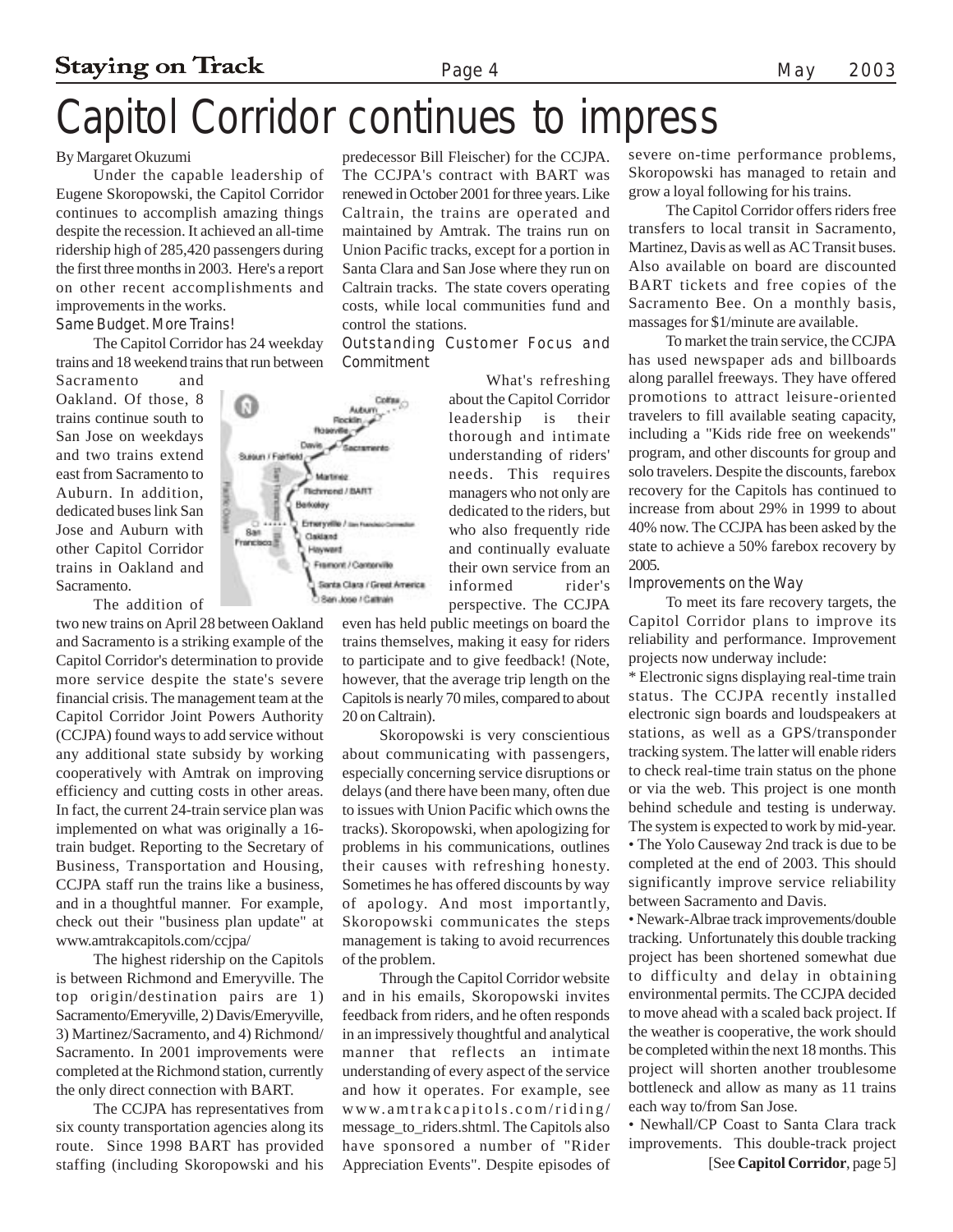### **Capitol Corridor: customer service first**

#### [**Capitol Corridor**, from page 4]

being pursued along with Caltrain and should be completed in the fall of 2004. It will allow the Capitols to stop at the downtown Santa Clara Caltrain station.

• San Jose 4th track project now is in the planning phase. Eventually it will allow 16 daily round trips to run directly to San Jose. • Service to Reno: A Talgo-type tilting train is being contemplated for service to Reno that is currently under study. Tilt trains would be able to travel faster than conventional trains around the many curves over the mountains.

• Shorter-distance Commuter service. Locally funded studies for Auburn-Roseville-Sacramento-Davis-Solano County, and Solano-Contra Costa County commuter rail via the Capitol Corridor, are evaluating

options for integrating planned commuter service with the existing intercity service.

Unfortunately, due to state's budget constraints, platform and track improvement projects at Sacramento and Emeryville stations have been shelved. The rehabilitation of the Sacramento station continues to experience severe delays.

Despite some unavoidable problems, the Capitol Corridor is a true success story a model for other agencies and the rest of the Amtrak system to emulate. The CCJPA's motto is "Innovation and Efficiency = Continued Success." Thanks to the dedication of staff, the future is bright for "high quality, safe, fast, frequent and reliable intercity rail transportation" in the Sacramento-San Jose corridor.

### Hollister rail link postponed

The Council of San Benito County Governments (COG) voted to postpone a feasibility study for bringing commuter rail service from Gilroy (Caltrain) to Hollister. Several COG directors cited unresolved questions over whether a local property owner has rights to use the track. The decision means that COG will delay applying to the Federal Transit Administration for nearly \$1 million needed for the project. The project needs an additional \$240,000 in local matching funds. If approved, these would cover costs of preliminary engineering and environmental studies of options, such as the number and size of station stops and bridge crossings, needed to run the trains.

### No agreement on financial solution for VTA

#### [**VTA**, from page 1]

annually, just enough to cover VTA's deficit. Tom Springer, the mayor of Gilroy and member of the ad-hoc committee, supported this option, arguing that it would provide a more stable revenue. However, the Silicon Valley Manufacturing Group (SVMG) strongly opposed the payroll tax. They argued that such a tax would cause businesses to relocate away from the valley.

Supporters of the tax noted that San Francisco levies a 1.5% payroll tax to fund public transportation.

The consultants also reviewed raising sales taxes. Although an additional sales tax could provide sufficient funding for VTA, sales tax opponents raised concerns that VTA could not attain financial stability with more sales taxes. In the last few years, VTA's revenue through sales taxes dropped by more than 25%.

VTA's financial stability committee held its final meeting on May 7. The committee members largely have been unable to agree on revenue options except for one, increasing gas taxes. However a countywide gas tax at one cent per gallon would generate about \$9.1 million annually.

In order to save transit services from drastic cuts, the Transportation and Land Use Coalition (TALC) is proposing that VTA temporarily bond against 2000 Measure A, or take other steps to advance 2000 Measure A monies. These begin being collected in 2006. TALC proposes this to cover operation expenses for paratransit, new light rail extensions and existing bus service. This would sustain VTA services on a temporary basis until the economy recovers or a new funding source is found.

Measure A, approved by voters in November 2000, stated it would provide funds for a BART extension from Fremont to San Jose, Caltrain electrification, additional light rail extensions, and bus operation up to a fleet of 750 buses.

Transportation Defense and Education Fund (TRANSDEF) has produced a legal opinion supporting TALC's proposal. TRANSDEF's attorney states that VTA has a wide discretion over the expenditures of Measure A funds.

VTA management produced a legal opinion against the TALC approach. VTA's legal counsel claims that Measure A specifies it can fund only bus service that represents an increase above year 2000 levels. They argue that due to cuts in bus service since November 2000, no Measure A monies can be used for current bus operations or to help restore service to 2000 levels. Some members of the ad-hoc committee also have argued that BART, not bus service, was the reason why voters approved Measure A.

However, VTA legal counsel determined that the monies can be advanced for paratransit, because the level of paratransit service now provided is higher than that of November 2000.

Transit advocates are now pressuring VTA to obtain a court decision on whether 2000 Measure A monies can be used to preserve bus service. Some VTA board members, such as Francis LaPoll of Los Altos, support the effort to obtain a court ruling on the legality of the TALC approach.

Time is running out for VTA. "From first-hand observation, I can tell you that no permanent solutions are close at hand other than bankruptcy or massive VTA service cuts and fare increases," said Margaret Okuzumi, executive director of BayRail Alliance. BayRail is encouraging transit riders in Santa Clara County to contact VTA board members to urge them to advance 2000 Measure A funds to save transit service. "Our best near term hope is to get VTA to tap into 2000 Measure A funds, until a more permanent and stable new revenue source is developed. VTA needs a long-term solution as well," said Okuzumi.

#### Take action:

1. Attend a rally and VTA meeting on June 5, see back page for details. 2. Write or call the VTA board. Visit www.vtaridersunion.org for contact info.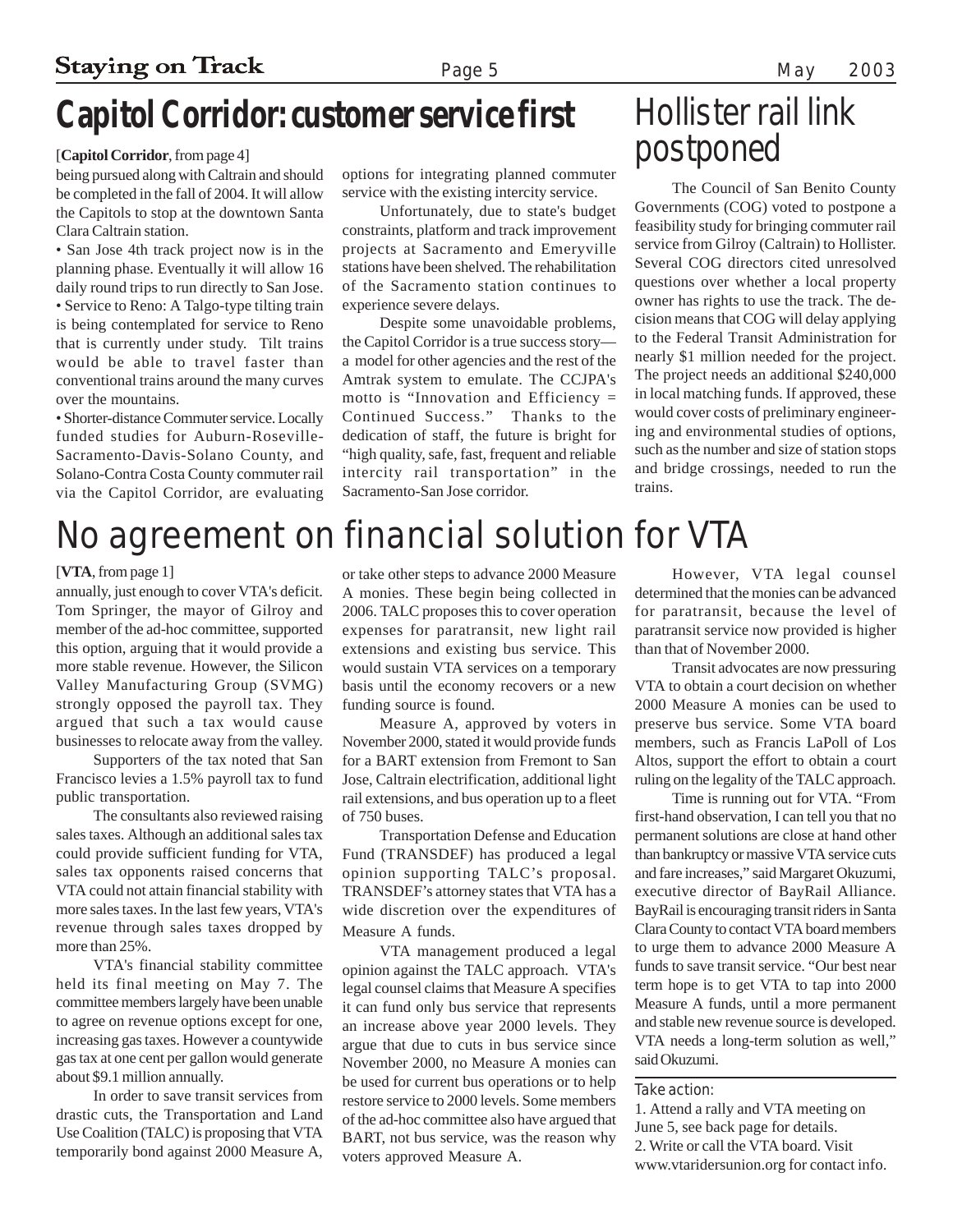### **Safe Routes: sensible solutions to increase transit use**

By Robert Raburn and Russell Reagan

Most would agree that new and expanded rail and ferry routes are what Bay Area needs. But how to serve all workplaces and neighborhoods, not just those adjacent to major transit stations? Bus systems, which serve as feeders to stations, are strapped for cash and cutting back. Many BART station parking lots fill up early on weekday mornings, even where BART's rails have additional capacity.

These parking facilities are very expensive as well, with some multilevel structures costing over \$100 million. As Caltrain introduces the Baby Bullet service and moves toward rapid transit frequencies, access to stations poses a daunting challenge.

Or is it so daunting? "Safe Routes To Transit" (SR2T), a proposal of the East Bay Bicycle Coalition and the Transportation and Land Use Coalition, suggests eminently sensible bicycle and pedestrian projects to bring more riders to transit stations.

Aimed at securing a share of the \$1 bridge toll increase (see related article, "Perata proposes bridge toll increase for transit", page 1), SR2T is a new idea in the US that borrows from successful programs in Japan, Germany and the Netherlands. Each of these countries routinely links walking and bicycling with transit operations. As a result, the

bicycle feeder mode has blossomed and continues to rise. Bicyclists in busy Tokyo account for over 36% all trips. Such shifts have occurred as a result in policy changes and investments. For example, the Bicycle Law issued and implemented by the Japanese government in 1980 encourages local governments to provide bicycle lanes and bicycle parking facilities near the metro stations.

The appeal of SR2T is that it is an incredibly cost-effective means to encourage new non-car trips and thereby reduce the demand for driving on the bridges. To be eligible for funding by the \$1 toll increase, SB 916 projects must target bridge congestion.

The SR2T proposal has three major components:

• Routine provision of safe bike/ped access to transit stations from all quadrants (i.e. no barriers to access from any side or corner of the station);

• Secure bicycle parking at all stations; and • Removal of major barriers to walking and bicycling near transit stations.

The latter projects consist of adding bike lanes, off-street paths, safe crosswalks, or grade separated bike/ped crossings of roadways in selected locations. In other locations, intersections would be modified or redesigned to accommodate safe passage by non-motorists. Readers of this newsletter probably can think of several locations where such projects are needed.

capacity for over 40,000 parked cars, but only an estimated 2,400 bike racks. SR2T would address and correct this inequity.

"SR2T would fund large-scale attended bicycle parking at major transbay transit stations and stops for 30 years of operation. However, funding commitments should routinely be revisited, with local jurisdictions and transit agencies exploring ways to supplement revenue-generating services in order to develop sustaining BikeStation models [such as the facility at the Palo Alto Caltrain station]. Opportunities exist to shift to secure, unattended facilities. Already, large-scale automated bike parking facilities are in operation in Japan. The Bay Area has recently broken ground on a bicycle garage at El Cerrito Plaza BART station that

> utilizes computer-controlled locks and provides secure, ondemand bicycle access."

> The SR2T proposal goes on to recommend large-scale attended bicycle parking and bag-check at major events that typically create bridge congestion.

> The proposal recommended a "pared-down" SR2T project list that totaled over \$129 million. On April 17, Senator Perata held a press conference on SB 916, where funding levels for specific projects were made public. SR2T was allocated \$20 million in the lengthy list of capital expenditures from the proposed

 *A bike path running directly into the train station in Groningen, The Netherlands. Safe bicycle access to transit has been highly successful in the Netherlands, Germany, and*

> The SR2T proposal also addresses deficiencies of bike accommodations on BART trains and transbay buses.

*Japan and serves as a model for the Bay Area.*

The following two paragraphs, excerpted from the SR2T proposal (on the web at www.ebbc.org/sr2t.pdf), address the issue of secure bicycle parking:

"A 1997 Polston Report for BART found that regular BART bicycle customers have a 50% chance of having their bikes stolen in a given year, 34 times higher than the risk of car theft. Many Bay Area cities have bicycle theft rates that are the highest in the country. Respondents to polls have identified the lack of secure, adequate storage and parking for bicycles as a major reason for not commuting by bicycle. BART has \$1 toll increase.

Full details of the expenditure plan have yet to be determined, as only overall allocations for the eligible projects have been announced so far. Senator Perata noted that "most project applicants received only a forth or fifth of what they requested." SR2T advocates were dismayed that Solano County would receive \$100 million (five times the amount allocated to SR2T) for the I-80/ 680/12 interchange.

You can help by contacting Senator Perata to let him know how important Safe Routes to Transit is for the future of Bay Area mobility. For more details, visit EBBC or TALC on the web (at www.ebbc.org, or www.transcoalition.org).

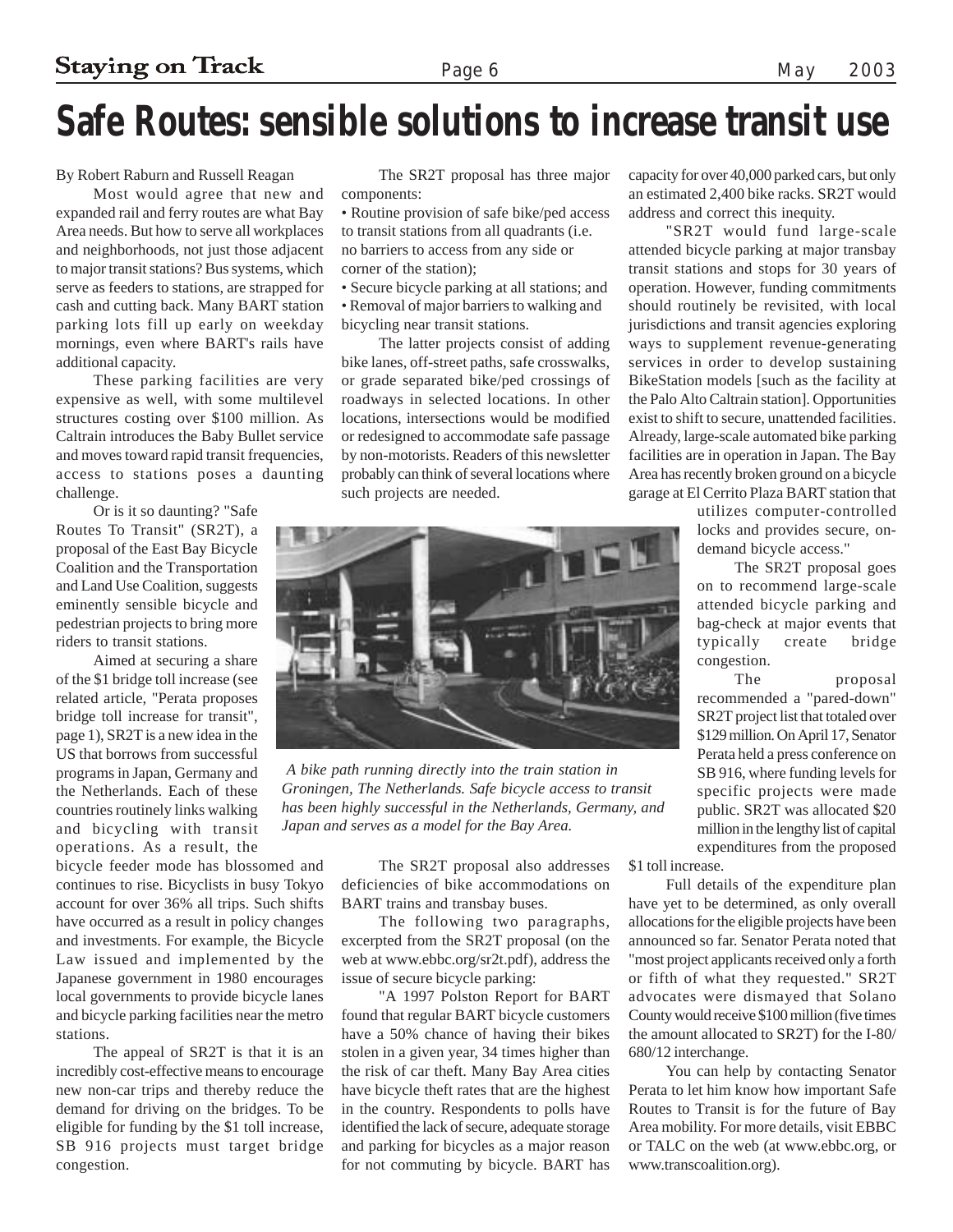### **Staying on Track**

## **From the Editor's Desk**

### [**Editor**, from page 2]

opportunities from the proposed bridge toll increase (see "Perata" article on page 1) and the High Speed Rail (HSR) bond. If approved by voters next year, these funds would complement the new tax measure.

We have yet to see a credible, workable, close to realistic plan from the pro-BART camp. I doubt that such a plan for "Peninsula BART" will emerge. But at the same time we should continue efforts to sell Caltrain and HSR. The urgency to promote Caltrain and HSR doesn't change because a BART extension might or might not be on the ballot.

The HSR bond on the November 2004 ballot offers a great opportunity for rail in San Mateo County. A commitment from the state to help fund Caltrain as a part of HSR can provide the "shot in the arm" that the County needs to renew its sales tax and upgrade Caltrain.

What's missing from most news articles on BART-SFO is the Caltrain connection at

Millbrae. Due to unawareness of this connection, some people think that BART should continue south from Millbrae to the South Bay. That's where the political pressure is. We need to point out how a quick transfer makes it possible to reach areas served by Caltrain. We also need to bring more attention to Caltrain's upgrades. The idea of transferring from BART to Caltrain's Baby Bullet at Millbrae for a fast ride to San Jose (beginning in less than a year) is much more appealing to people than waiting 15 to 30 years for another BART extension. BART did well in publicizing that the connection with the airlines brings "BART to the world." We need to do the same to publicize the Caltrain connection that brings BART to the rest of the Peninsula and the South Bay.

We will be watching the sales tax renewal process and will also be communicating our message through our website and the media.

*Visitors view both BART and Caltrain during an open house on May 3*



*Faregates seperate between BART and Caltrain platforms at the Millbrae station*

### .<br>יי*י*ש **Staying on Track**

" *YES! I support improving Caltrain and Regional Transit!*

I support BayRail Alliance's efforts to promote a regional transit system by upgrading Caltrain and extending it to downtown San Francisco, improving connections between buses, trains, and other transit modes, and establishing a High Speed Rail system connecting the Bay Area and Southern California.

### *I am enclosing a contribution to help fund BayRail Alliance's programs.*

| $\_\_\$ \$35 Regular                                                                                                                                                               | $\frac{\$50}{\$50}$ Sponsor         | \$100 Patron |  |                                                                                                         |
|------------------------------------------------------------------------------------------------------------------------------------------------------------------------------------|-------------------------------------|--------------|--|---------------------------------------------------------------------------------------------------------|
| \$250 President's Club                                                                                                                                                             | $\frac{\ }{2}$ $\frac{\ }{2}$ Other |              |  | New member<br>Renewal of membership                                                                     |
| \$15 Student/low income                                                                                                                                                            |                                     |              |  |                                                                                                         |
| We are supported entirely by member contributions. Voting memberships start at \$15 or \$35,<br>as applicable. As we engage in lobbying, dues are not tax-deductible at this time. | I can help by:                      |              |  |                                                                                                         |
|                                                                                                                                                                                    |                                     |              |  | Calling or writing local public<br>officials when you tell me about<br>important transportation issues. |
|                                                                                                                                                                                    |                                     |              |  |                                                                                                         |
|                                                                                                                                                                                    |                                     |              |  | Volunteering two hours a month<br>(or more)                                                             |
| Phone (Day): $\qquad \qquad$ Phone (Evening): $\qquad \qquad$                                                                                                                      |                                     |              |  | Mail to the address listed on the<br>back, or contact us toll free at:                                  |
|                                                                                                                                                                                    |                                     |              |  | $(866)$ 267-8024                                                                                        |

**B B B B**